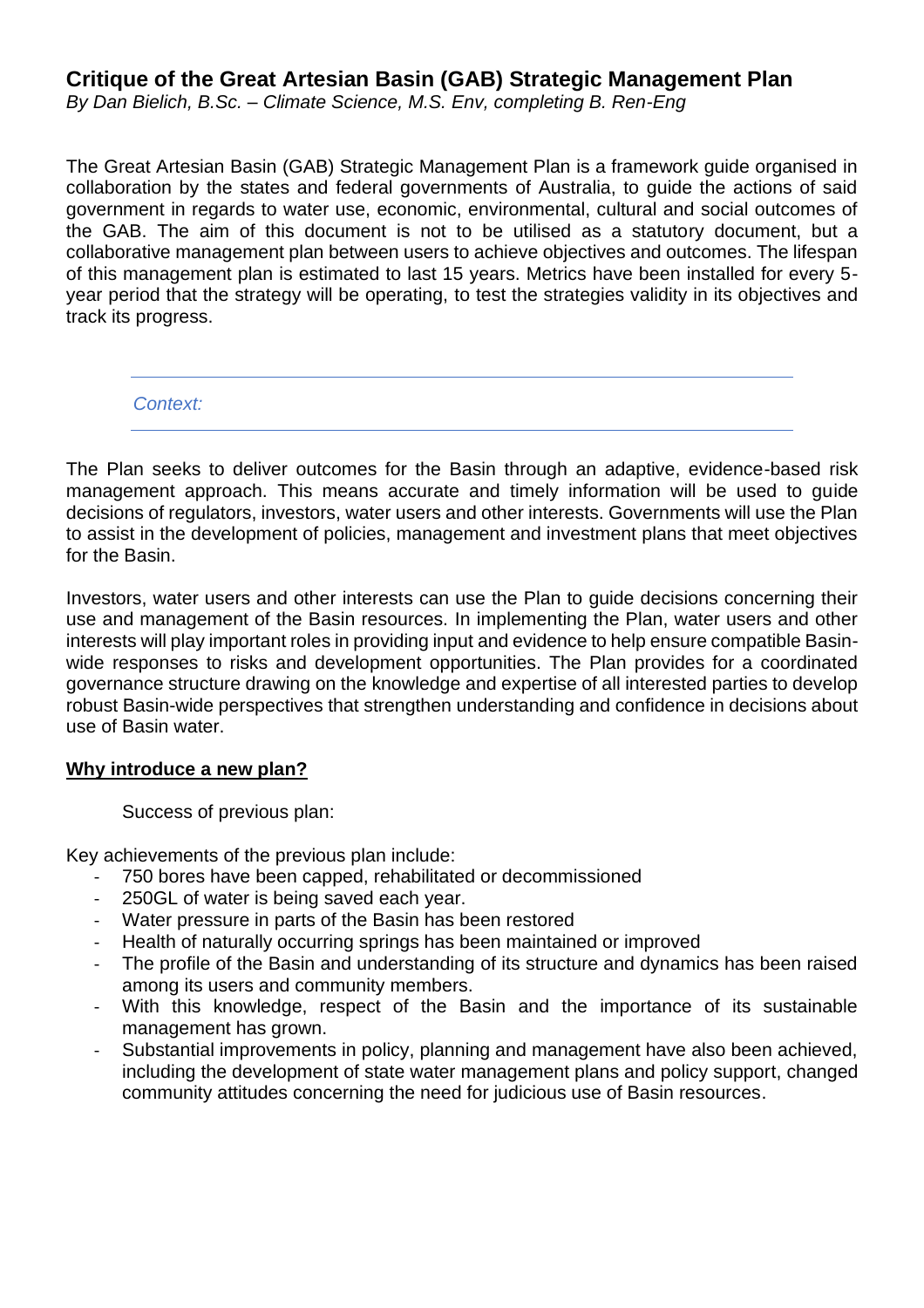## *Challenges of Prior Plan*

An emerging concern in the GAB, reflected in comments made during public consultation on the draft Plan, relates to equity between water users and transparency relating to water use. As composition of water users and patterns of use in the Basin continues to change, there are particular concerns relating to the quantity of water taken by extractive industries and their potential impact on water quality, including on stock and domestic water supplies. There is concern that water take for different industries is managed under different legislation within the same state and that not all take in the Basin is fully accounted for in a consistent manner. There is a desire for all water users to be accountable in order to contribute to maintaining the long-term sustainability of the Basin. The Plan addresses these concerns in a number of ways. Basin governments agree to implement measures aimed at minimising impacts from extractive industries on groundwater recharge and groundwater dependent ecosystems. Facilitating full accounting of water taken by all water users including the resource extraction industry is an objective of the Plan. Water entitlements should have nationally compatible characteristics, with conditions complied with by industries operating in multiple jurisdictions. There is a focus in the Plan on aligning Basin management more closely with nationally agreed strategies and frameworks, including the National Water Initiative. The Plan envisages that scientifically defensible limits relating to both quantity of water take and water quality will be established and adhered to. Specifically, measures are to be implemented so that features important to natural groundwater recharge are not unduly impacted.

## **Further Emerging Challenges**

As the demand for Basin resources increases and patterns of use change, there will be increasing competition between water users and changes to the nature, magnitude and significance of impacts caused by water extraction. Emerging challenges may include:

- injection of gases
- injection of water (for future use or to maintain aquifer pressures)
- large resource developments
- unconventional gas extraction

These new and emerging issues may impact both water quantity and quality. To meet increasing demand, the use of new technologies to maximise the efficiency of Basin water use is encouraged to meet user demands in terms of quantity and quality.

## *GAB PLAN SUMMARY*

The primary aspects of the GAB are summarised here along with the hoped outcome:

#### 1. **Coordinated Governance:**

Coordinated governance means the Great Artesian Basin jurisdictions of New South Wales, Queensland, South Australia, Northern Territory and the Australian Government working together to manage the resource on a whole of Basin approach in partnership with communities and industry partners. This partnership provides advice to the governments on the productive,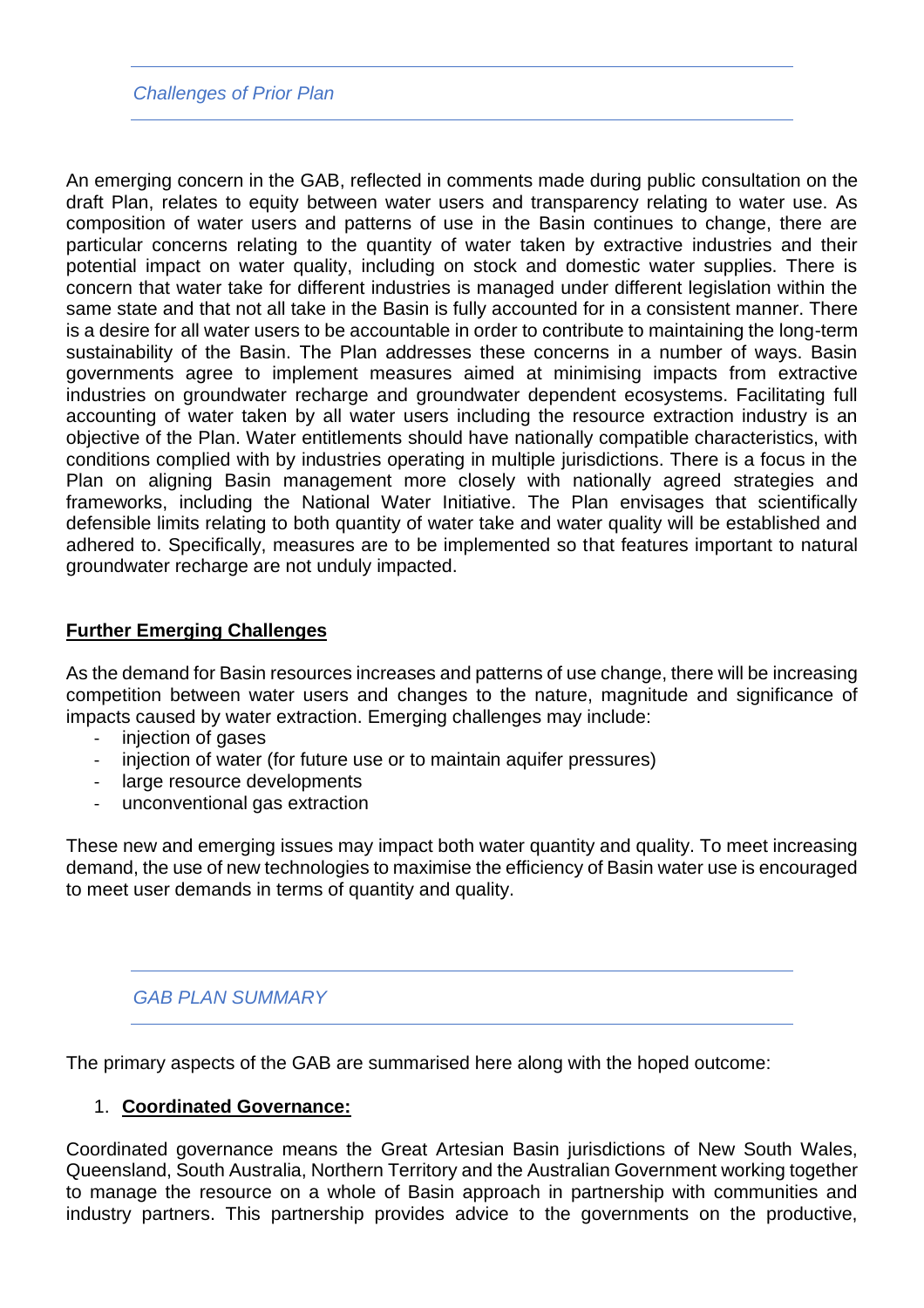environmental and other public benefit outcomes to be achieved in a mutually beneficial way within the Basin. Basin-wide coordinated governance engages Basin governments, community and industry in implementation of the Strategic Management Plan, to:

- collectively consider long term management of the Basin
- actively engage with community and industry on matters of importance and provide community and industry advice to Basin Ministers
- enable transparent public reporting
- enable evaluation of, and public reporting on, implementation of the Strategic Management Plan.

# **2. A Healthy Resource**

A healthy resource means the Great Artesian Basin groundwater system is under artesian pressure, with water flows and quality that continue to support natural ecosystems and supply water for a wide range of human activities, including economic, social and cultural uses. A groundwater system in which water flows, artesian pressure and water quality support groundwater-dependent ecosystems and provide a supply of water that meets the needs of communities and industries Improved management of Basin groundwater recharge and discharge processes and the ecosystems/springs that are dependent on them. To address this, the Basin state and territory water resource plans:

- identify access and extraction risks to Basin water resources
- set out scientifically defensible extraction limits and management measures that sustain the use of the resource, by 2033
- set out scientifically defensible water quality limits and extraction impact management measures that minimise impacts on the Basin resources, its users and dependent ecosystems. Authorised water users extract groundwater in accordance with limits
- specified in Basin governments' water resource management plans and under their licence or approval conditions, to minimise third party impacts.

Basin governments hope to implement the following outcomes:

- water resource matters are considered as part of land use planning, linked to regional natural resource management plans and activities
- land use impacts are considered when undertaking water resource management and planning for the Basin groundwater system, especially around Basin springs and recharge areas
- risk-based, cost-effective measures are used to manage impacts on groundwater flows, artesian pressure and the quality of groundwater
- industry measures are put in place to minimise impacts from mining and other resource extraction on groundwater recharge and Basin groundwater dependent ecosystems, including springs
- water resource management identifies and manages risks to Basin springs and other groundwater-dependent ecosystems, and on biodiversity and their environmental values
- where Basin aquifers are identified as having potential for mining and other resource extraction, Basin governments may put in place management plans for their long-term sustainable management. Landholders are encouraged and supported to adopt best management practice for managing important physical landscape features that support natural recharge and Basin springs.

## **3. Aboriginal and Torres Strait Islander Values, cultural heritage and other community values**

Those Aboriginal and Torres Strait Islander values, cultural heritage and other community values supported by Basin water and deemed to be important by Aboriginal and Torres Strait Islander people and other stakeholders are identified and considered as an integral part of the water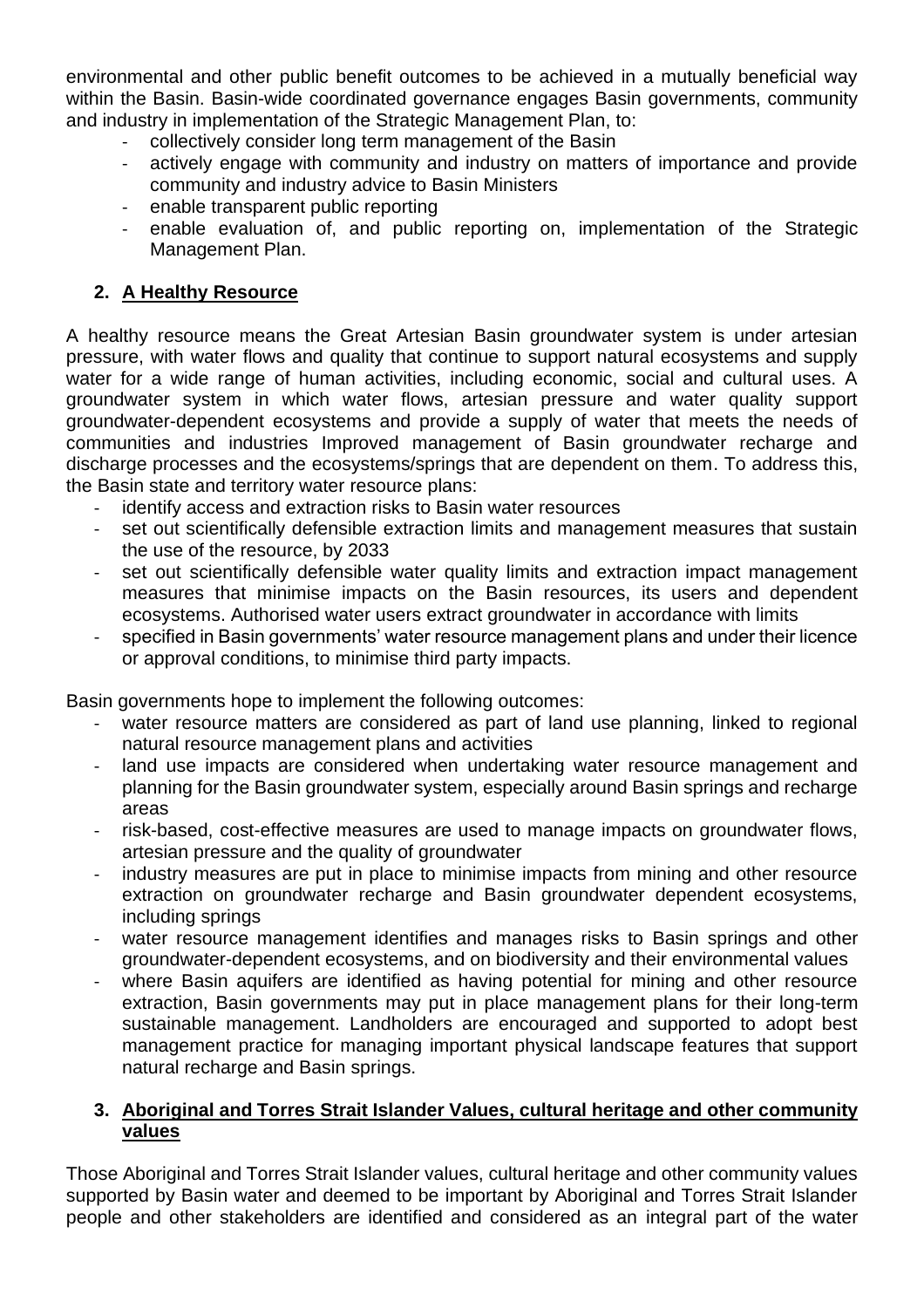planning and management process. Water is available to sustain Aboriginal and Torres Strait Islander values, cultural heritage and other identified

community values that are dependent on the Basin groundwater system. Basin governments include provisions in water resource management plans to enable access to the groundwater required for sustaining:

- Aboriginal and Torres Strait Islander values and interests, which includes Basin springs
- cultural heritage values
- other identified community values.

Governments ensure that cultural knowledge is integral to governance, planning and implementation of Basin management. Aboriginal and Torres Strait Islander people have an effective voice in coordinated governance arrangements including through representation on stakeholder advisory committees within the Basin. Basin governments set out strategies to achieve Aboriginal and Torres Strait Islander values, cultural heritage and other community objectives that are dependent on Basin water resources.

## **4. Secured and Managed Access:**

Secure and manage access to groundwater for authorised water users and the environment Public confidence that the management of groundwater access and extraction is in accordance with agreed statutory requirements Regulatory frameworks facilitating innovative solutions and productive developments to ensure the Basin groundwater system is used in a way that optimises economic, social and environmental outcomes Full accounting of water taken or injected by all water users.

Basin state and territory water resource management plans. to specify:

- the process in which access to ground water is granted and how third-party impacts are managed
- the characteristics of the groundwater resource, the water available for extraction and the conditions under which extractions can occur
- strategies to assess risks that could affect those characteristics and the allocation and extraction of groundwater.

In addition, it hopes to:

- establish the rights and responsibilities associated with Basin state and territory authorisations to access and extract groundwater are clearly specified, understandable and enforceable.
- Enforce government decisions that affect the extraction of groundwater are made in accordance with a transparent process and in consideration of Basin-wide perspectives.
- introduce a coordinated governance arrangement, which enables Basin governments to work together to implement complementary authorisation/management frameworks, regulations and requirements across jurisdictional boundaries which achieves Basin wide outcomes, including pressure.
- Extract and manage groundwater, including water or gas storage, disposal and aquifer reinjection, is in accordance with rights and responsibilities specified in relevant authorisations.
- Ensure Basin governments recognise and foster access to water for Aboriginal and Torres Strait Islander people to achieve social and economic outcomes.
- Ensure Basin governments implement risk-based compliance and education programs.
- Ensure Basin governments identify, attribute and publicly report costs associated with Basin water resource planning and management.
- Allow authorised groundwater extraction and injection to be accounted for through applicable tracking and monitoring processes.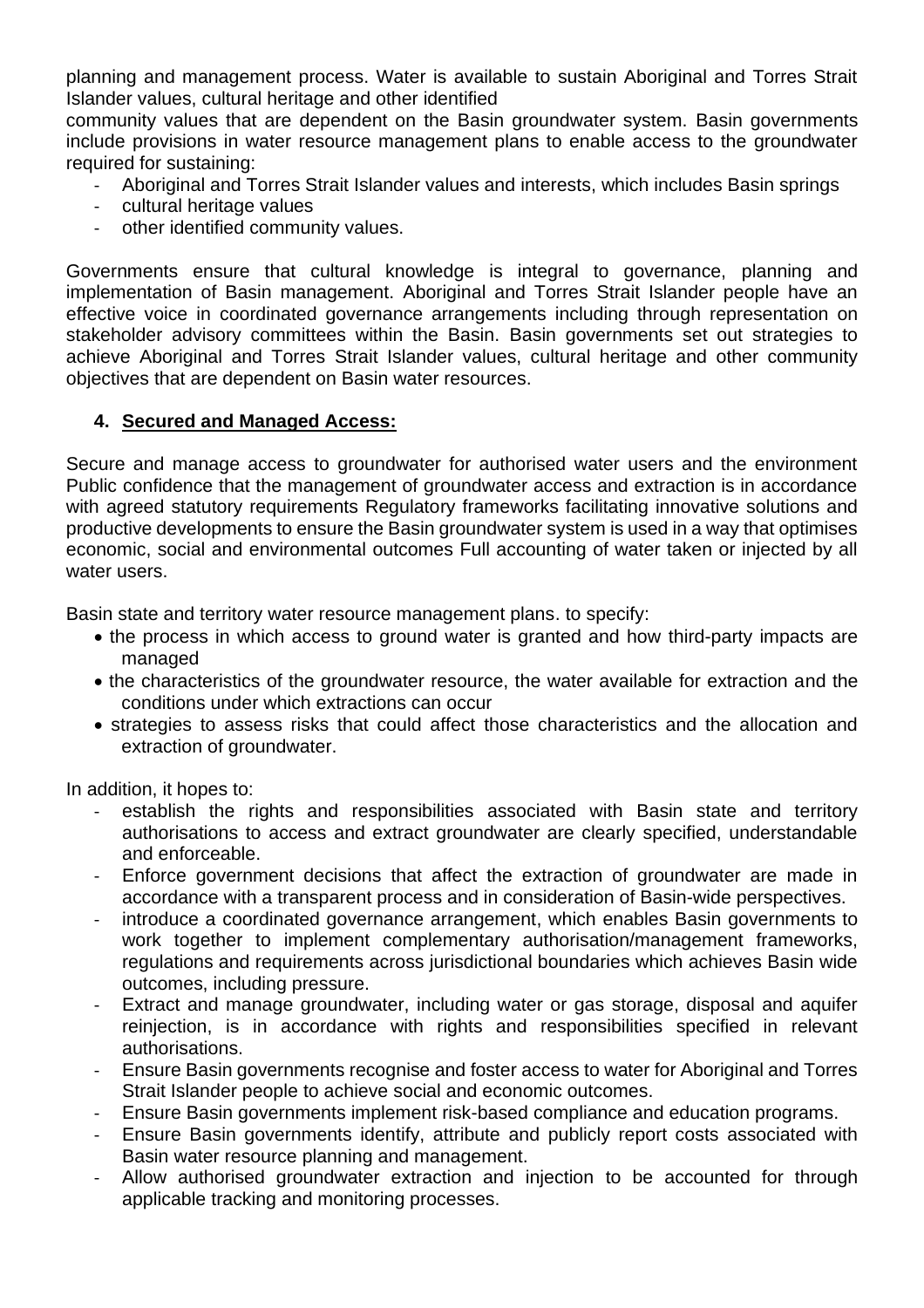# **5. Judicious Use**

Judicious use is responsible, productive and efficient use of Basin water that minimises the impacts of extraction on groundwater flows and water pressures while meeting requirements for existing users, water-dependent ecosystems, and for development where appropriate. Basin water wastage minimised and social, economic and environmental values in the Basin enhanced in accordance with extraction limits.

Through planning, education, information, incentive measures and regulatory tools, Basin governments and water users will manage Basin water resource extractions, in line with social, economic and environmental values, so that:

- water wastage is minimised
- authorised water users are encouraged to implement water use practices that minimise the amount of groundwater extracted
- the economic value of Basin water resources increases as a result of increased productivity from using Basin water resources within agreed extraction limits
- water resource planning and regulatory frameworks provide for effective, efficient and innovative management of groundwater access, extraction, injection and use that is responsive to future development opportunities
- water infrastructure owners and operators upgrade and maintain groundwater infrastructure to meet Basin state and territory standards and minimise water loss, including the capping and piping of bores and removal of bore drains consistent with the requirements of individual state and territory water resource plans
- new and emerging risks to the Basin's water resources are assessed and managed under state and territory legislative tools. Coordinated governance arrangements assist in identifying and promoting practices and culture for judicious use and willing compliance among water users across the Basin.
- Basin governments develop mechanisms to allow transfer of water access rights within and between jurisdictions, where water systems are physically connected and water supply considerations will permit trading. Basin governments grant new authorisations to extract groundwater through processes that maximise the efficiency and productivity of water use.

## **6. Information, knowledge and understanding for management**

Information and knowledge generation ensures that accurate, timely and readily accessible information supports good management of the Great Artesian Basin. Baseline information that identifies how the hydrology, hydrogeology and environment interact in Basin water resources is sufficiently accurate and robust to support decision making processes Understanding of changes that result from extraction of Basin water resources, developed in a timely manner that enables management intervention The benefits that accrue from use of Basin water resources understood by water users and the general public. The coordinated governance system enables collaborative working relationships between researchers, industry, water users and governments to improve the Basin-wide information and knowledge base by:

- seeking out, evaluating and using the best available information to make evidence-based decisions
- enabling collection and consolidation of information held by governments, researchers, and industry and community interests
- facilitating improved data quality and consistency
- investing in the acquisition of: baseline information on the hydrogeological function of the Basin groundwater system, including natural recharge and discharge processes, water flows, water balances and risks to those processes – information on biodiversity and ecology of groundwater-fed systems, and risks to biota for all parts of the Basin
- identifying knowledge gaps and priorities for research and for development of models and management tools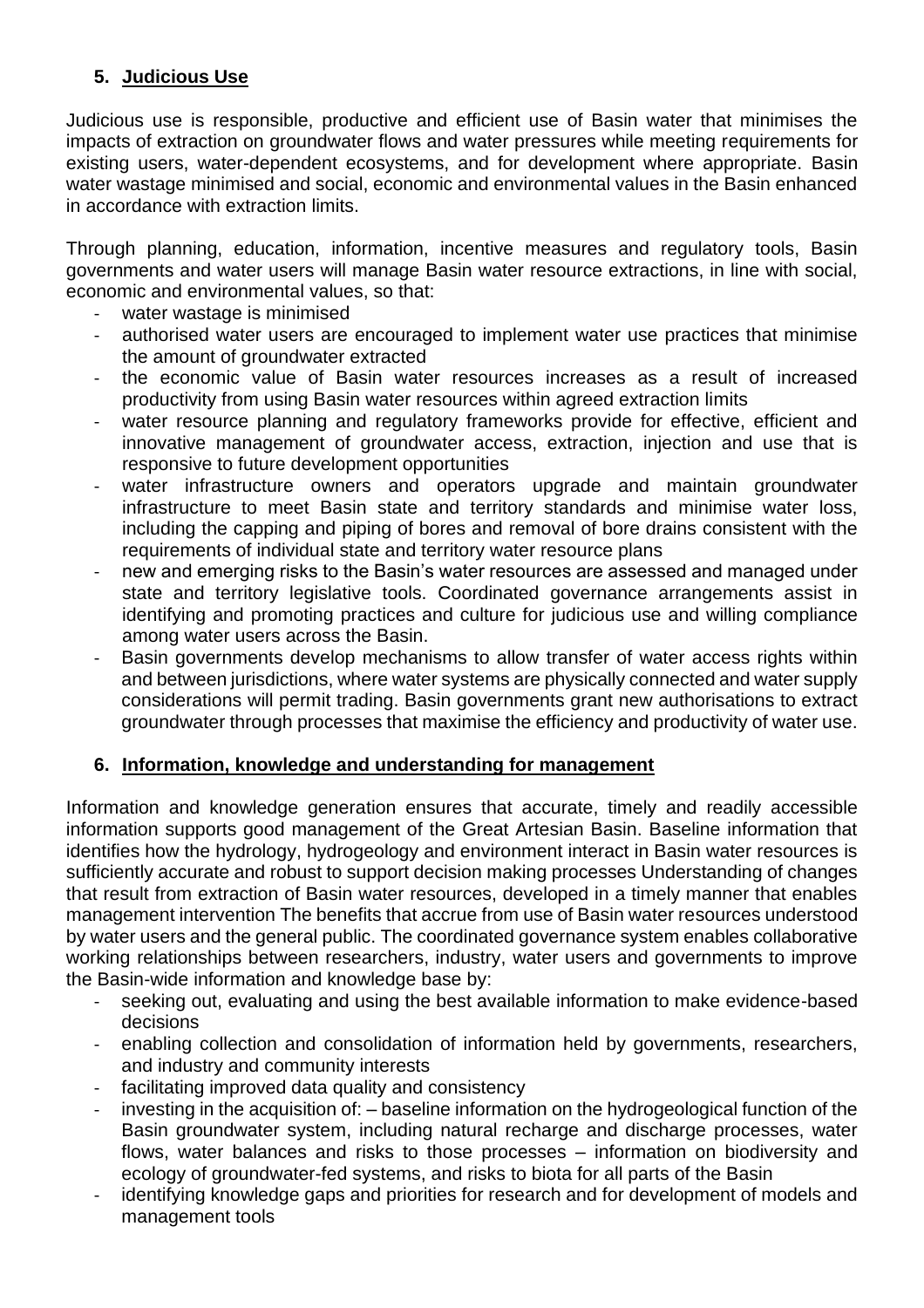- undertaking risk-based monitoring of the Basin groundwater system, including:  $$ groundwater extraction – groundwater resource condition (artesian pressure, water quality, environmental values) – water infrastructure condition, including inter-aquifer leakage
- compiling social, economic and cultural heritage values information related to the use of groundwater
- understanding future patterns of development and projected water demand within the Basin

## **7. Communicate and Educate**

Communicate and educate means that water resource management information, including information on social, cultural, economic and environmental values, will be publicly available, accessible and clearly understandable. Basin-wide water resource management information, including information on social, cultural, economic and environmental values is publicly available, easily accessible and understandable.

A centralised hub for Basin-wide information is established as part of the coordinated governance system to:

- Draw on expertise from governments, water users and other interests
- Share information openly
- Assist in identifying and remedying strategic information gaps
- Ensure that Basin information is accessible, understandable, reliable, and usable for all levels of decision-making and enquiry, and appropriate to target audiences
- Provide a community gateway to authoritative information products about Basin groundwater systems, and their values, health, management and use.

Basin governments publicly report information on management of Basin groundwater systems. A Basin-wide resource condition report is established based on an agreed monitoring strategy. It is communicated and updated 12 months prior to each five-year review of the Plan, to include 'dashboard' indicators of the current state of Basin resources and management, and identification of emerging trends, risks, challenges and opportunities. The Basin-wide condition report will provide a source of information for reviewing state and territory basin monitoring programs.

## *Implementation of the Plan Basin*

Governments, water users and other interests have a joint responsibility to continue to improve management of the Basin to sustain important community values, continue to meet the needs of water users, and grow the benefits that accrue from Basin water use. The implementation of this Plan will assist governments with policy development and management, and support industries in their decision making to achieve more judicious use of water. Basin governments have statutory responsibilities to provide adequate resources for Basin management, with national policy and water resources information support provided by the Australian Government. Achieving the objectives and desired outcomes of the Plan will require targeted investment by Basin governments and the Australian Government commensurate with the risks and threats facing future Basin management. Industry and other interest groups should also be encouraged to consider the Great Artesian Basin Strategic Management Plan 33 Plan when making investment decisions within the Basin. This will support active engagement of water users and other interests to enable implementation of the Plan through a whole of Basin-wide approach. Local government and regional natural resource management groups provide an important source of local knowledge on social, economic and environmental matters and will be integral to implementing